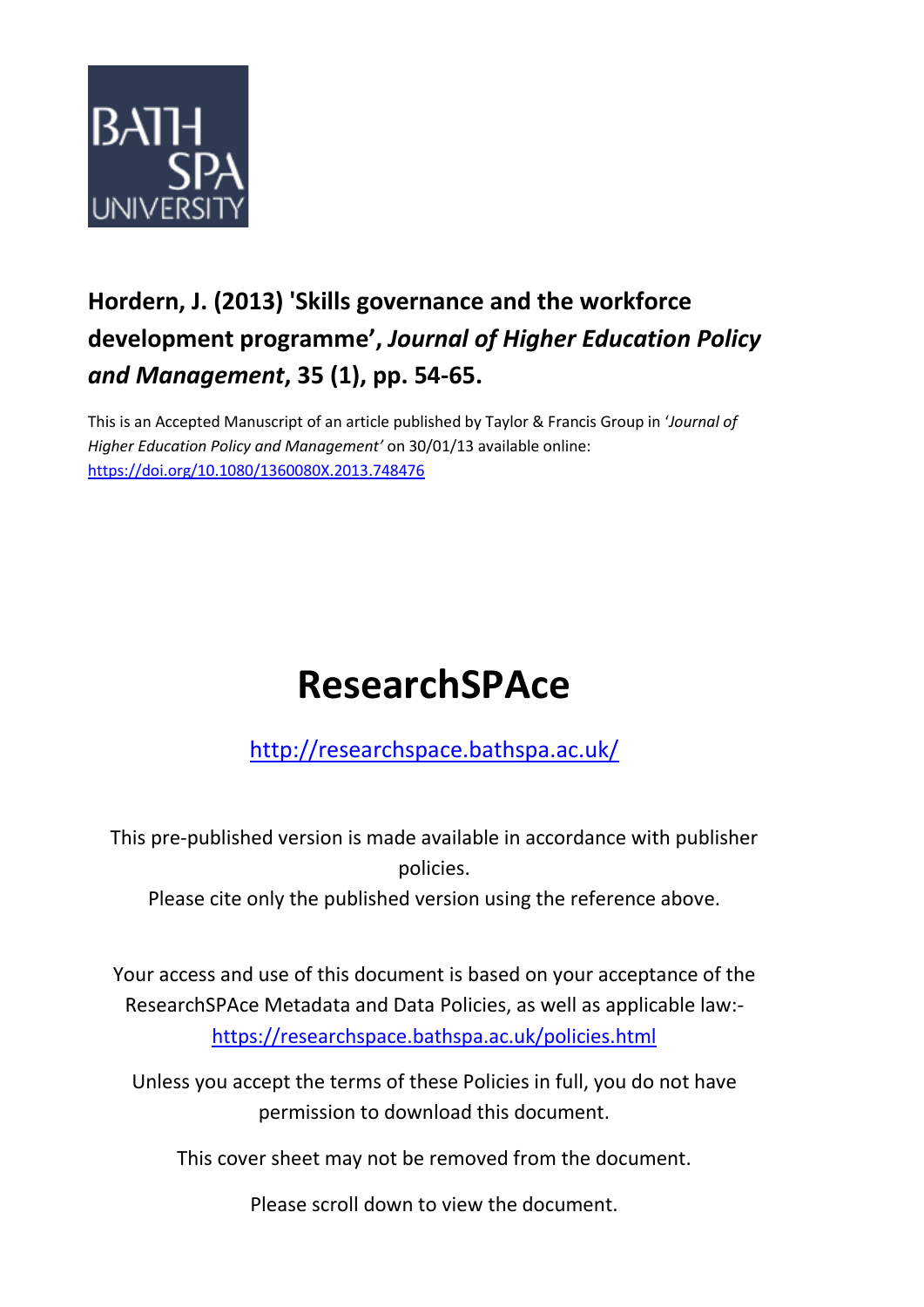# **Skills governance and the workforce development programme**

Author: Jim Hordern

# **Abstract**

In the UK higher education environment, government may make efforts to encourage institutions to engage in governance structures to secure policy objectives through a steering approach. In this article connections between skills governance structures and the HEFCE-funded workforce development programme in higher education are examined in the context of the wider implementation of the Leitch Review of Skills in England. Using analysis of policy documents, submissions to a select committee inquiry, and a series of interviews undertaken at higher education institutions, limited co-ordination between skills governance and institutions is identified, which is likely to have been a consequence both of the open-ended approach taken by government to the implementation of this policy in higher education and the ineffectiveness of governance approaches as mechanisms for steering higher education institutions in the UK.

# **Key words: governance, steering, implementation, skills policy**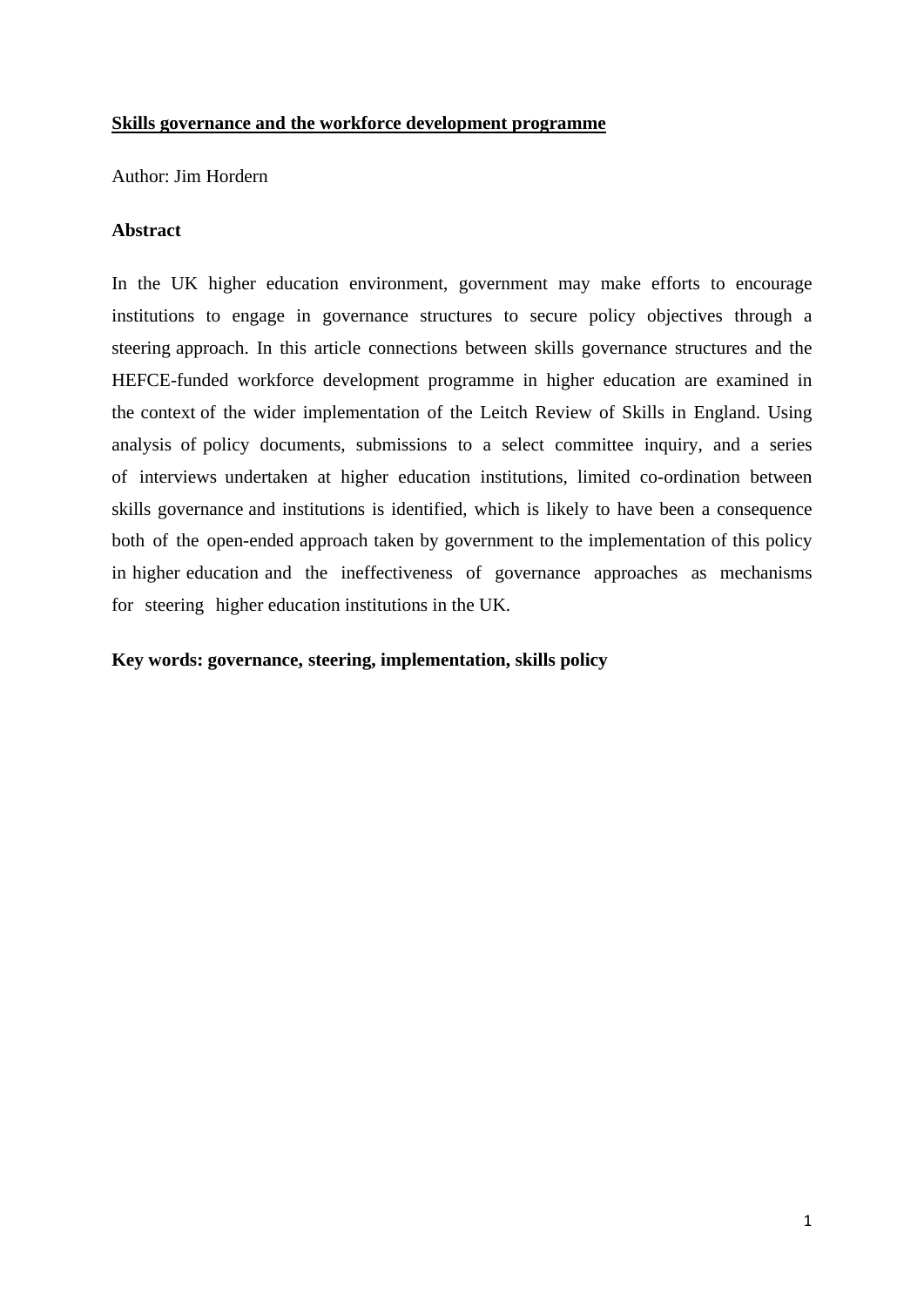# **Introduction**

In *Higher Education at Work* (DIUS, 2008) the UK New Labour government set out its intentions for the implementation of the Leitch Review of Skills (HM Treasury, 2006) for higher education, building on the general principles set out in *World Class Skills: Implementing the Leitch Review of Skills in England (DIUS, 2007), which envisaged greater* employer involvement and government prescription in determining educational and training content across UK post-compulsory education. This included the desire to see universities working with the government-sponsored but employer-led Regional Development Agencies, responsible for economic development and regeneration activities in the English regions, the Sector Skills Councils, responsible for representing the views of employers in each sector as regards training and development for the workforce*,* and *'local employers to develop the higher level skills that a particular business needs in a particular sector in a particular place'* (DIUS, 2008, p.7). This was in addition to a pledge to '*encourage more effective working between professional bodies, SSCs and higher education*' (DIUS, 2008, p.31). Whereas the wider implementation of the Leitch recommendations across the UK skills system required the necessary co-ordination and co-operation of various agencies, educational institutions and training providers, the implementation of recommendations for higher education were more equivocal about the extent of direct engagement required between higher education institutions and wider skills system. This open-endedness of the policy was reinforced by the commitment to a '*deliberately experimental*' (DIUS, 2008, p.31) period in which the Higher Education Funding Council for England (HEFCE) would be encouraged to '*test and invest in a range of approaches'* (DIUS, 2008, p.:31). This enabled higher education institutions to exercise a degree of choice in their level of engagement with wider aspects of skills governance, including the Regional Development Agencies, Sector Skills Councils and various other 'employer-led' bodies.

This article briefly examines the significance of governance structures in the context of the workforce development programme element of the implementation of the recommendations of the Leitch Report. Particular attention is paid to higher education institutions in what used to be termed 'the public sector' in an attempt to understand the nature of their level of engagement with skills governance. The analysis is based on evidence from workforce development projects funded by HEFCE as part of wider skills policy, a parliamentary select committee inquiry into the implementation of the recommendations of the Leitch Review,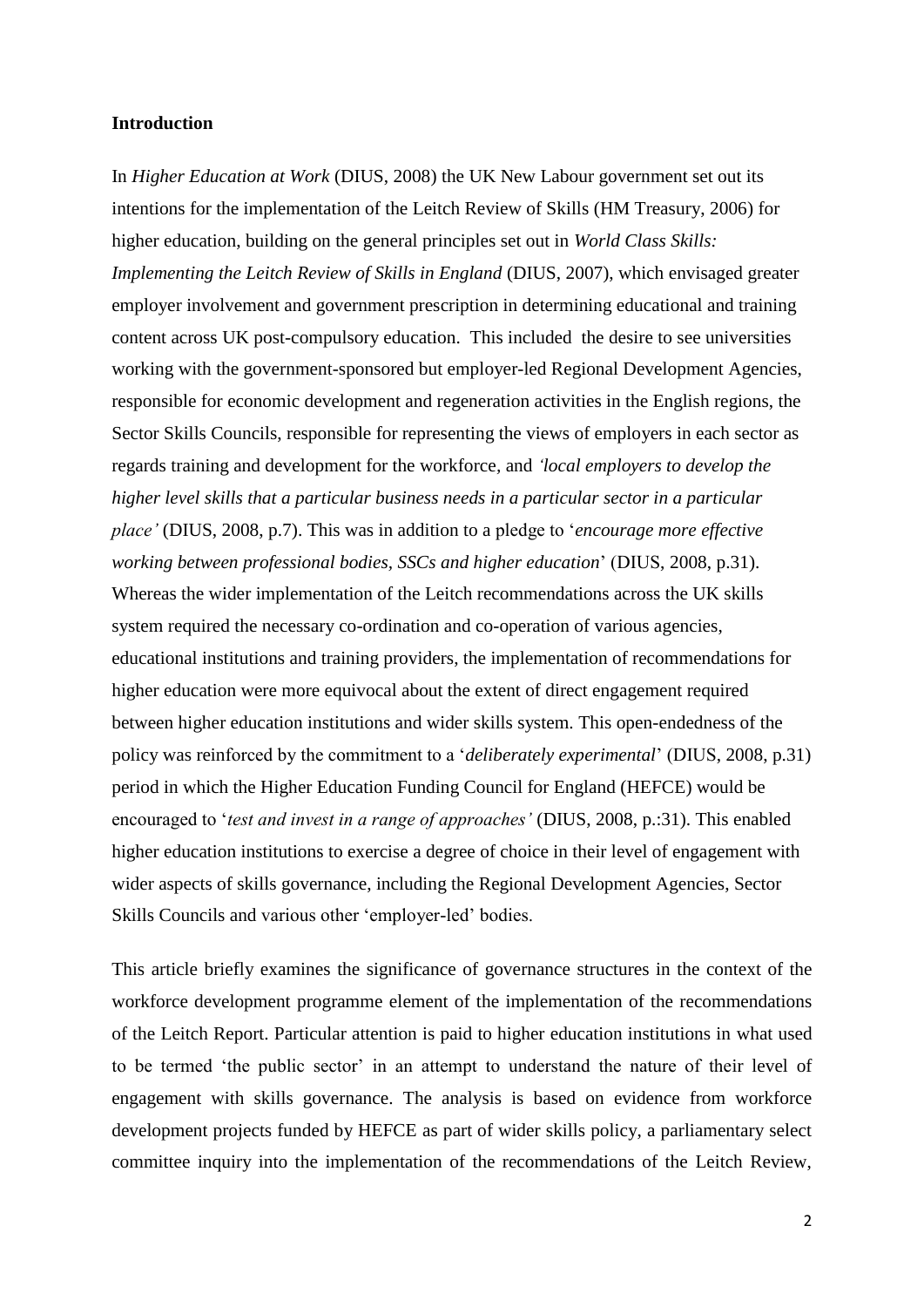and a series of interviews with managers of workforce development projects at higher education institutions. The focus on the context of the former 'public sector' institutions reflects the fact that the majority of the workforce development projects that were funded by HEFCE over the period 2006-09 were based at institutions that had become universities since 1992.

#### **Governance and higher education**

'Governance' is here taken to mean the structures through which policy is made and implemented, taking account of the fact that the more unitary structures of a past era of 'government' in the welfare state have been replaced by a web of interrelated agencies with a variety of functions within the system (Rhodes, 1996). This web can include central government, local government, national, regional and local agencies, private and voluntary sector organisations and a range of other bodies representing the interests of certain groups. In trying to understand these complex systems, contrasting approaches to power can be taken. Power can be centrally located with governmental authorities, but applied through '*the extension of the state*' (Frederickson, 2005, p.294) to influence policy activity and programme delivery. Alternatively power can be seen as diffused through policy networks or communities which government needs to engage with to deliver on policy objectives (Rhodes, 1996). Portrayals of a strong centre in governance systems suggest that what has changed in the transition from government to governance is not the location of power but only the means through which power is exercised. In other words, central government uses a different way of controlling the way things are carried out, through more subtle forms of coordination that have replaced a direct approach of command and control. In this model, the stress is placed on steering mechanisms (Neave, 1998; Rhoades & Maldonado-Maldonado, 2007) which are used by central government, or subordinate agencies, in order to ensure that other parties involved are 'steered' towards an 'appropriate' path or consensus. Norms of (self) control emerge which are then institutionalised and embedded within institutional culture.

The alternative model portrays a system in which a weak centre has progressively lost power to policy networks which '*are a challenge to governability because they become autonomous and resist central guidance'* (Rhodes, 1996, p.667). Networks grow around particular issues and interests, with the governing centre struggling to promote its views and needing to compromise with other actors. Processes of negotiation abound, and non-central actors often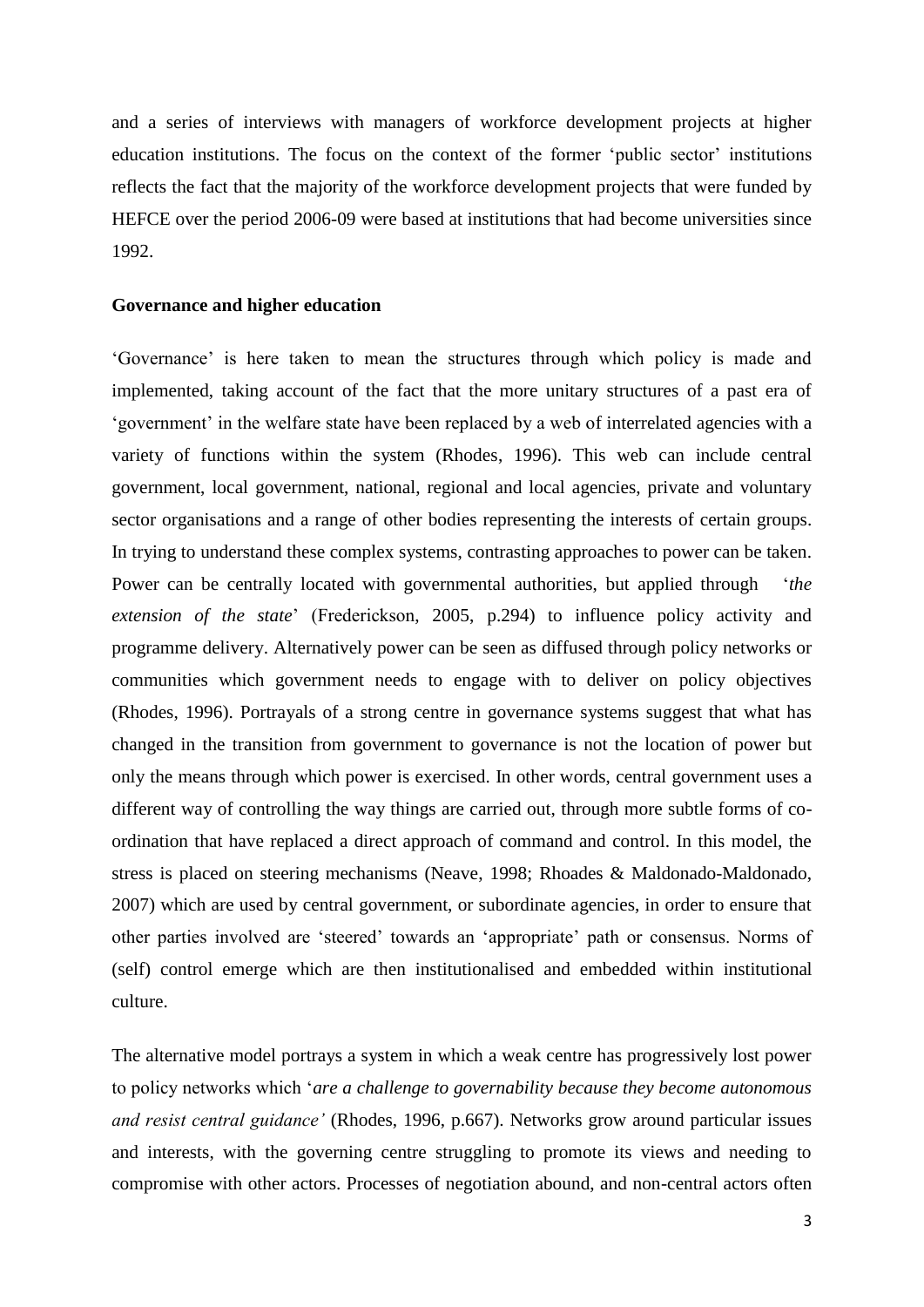prevail and take responsibility for activity, in a system where no one actor is able to dominate (Kooiman, 1993). Most significant to the model is the notion that the centre is powerless to stop networks and communities attaining some form of autonomy, becoming '*selforganising*' (Rhodes, 1996, p.660) and effectively resisting whatever manipulation may be attempted by the centre.

#### **The changing relationship between U.K. higher education institutions and government**

The relationship of higher education institutions and government has been transformed from the deferential and partnership approach of the post war years to a mechanistic and managerial 'system' which, as suggested by Tapper and Salter (1978), paralleled the fragmentation of elite structures within U.K. society in the 1960s and 1970s. This shift in relationship has led to the emergence of a recognisable 'higher education sector', with policydevelopment and implementation mechanisms that are often contentious, competitive and non-consensual. Whereas the limited number of institutions and the elite nature of higher education in the pre-1960s world led to a consensual, informal approach, supported by the 'buffer' of the University Grants Committee (Kogan & Hanney 2000, p.143), the more explicit establishment of a societal and economic role for higher education, which emerged through the Robbins report and the creation of Colleges of Advanced Technology (CATs) and, later, the polytechnics, resulted in increased competition for funding, influence and alternative conceptions of 'higher education' (Niblett, 1981). Through the economic readjustments of the 1970s and 1980s, the British education system became increasingly identified as both the reason for low productivity and the mechanism through which future prosperity could be secured (Wolf, 2003). Higher education was increasingly seen as a necessary part of the economic infrastructure of the nation, responsible for the provision of an effective labour force. The Robbins committee, in stating four aims and objectives for higher education, including '*instruction in skills for employment*' (Robbins, 1963) was reflecting the transition to an environment in which the expressed purposes of higher education increasingly needed to acknowledge the perceived economic imperatives. Whereas higher education had previously not been much more than a 'cultural apprenticeship' (Ainley 1994, p.25) for the majority of students, its contribution to the economic and societal objectives of the nation became increasingly explicit. Institutions that had developed from the 'service tradition' of education (Robinson, 2007) and had origins in local linkages with industry, local government and the public sector professions, were to become the key vehicle through which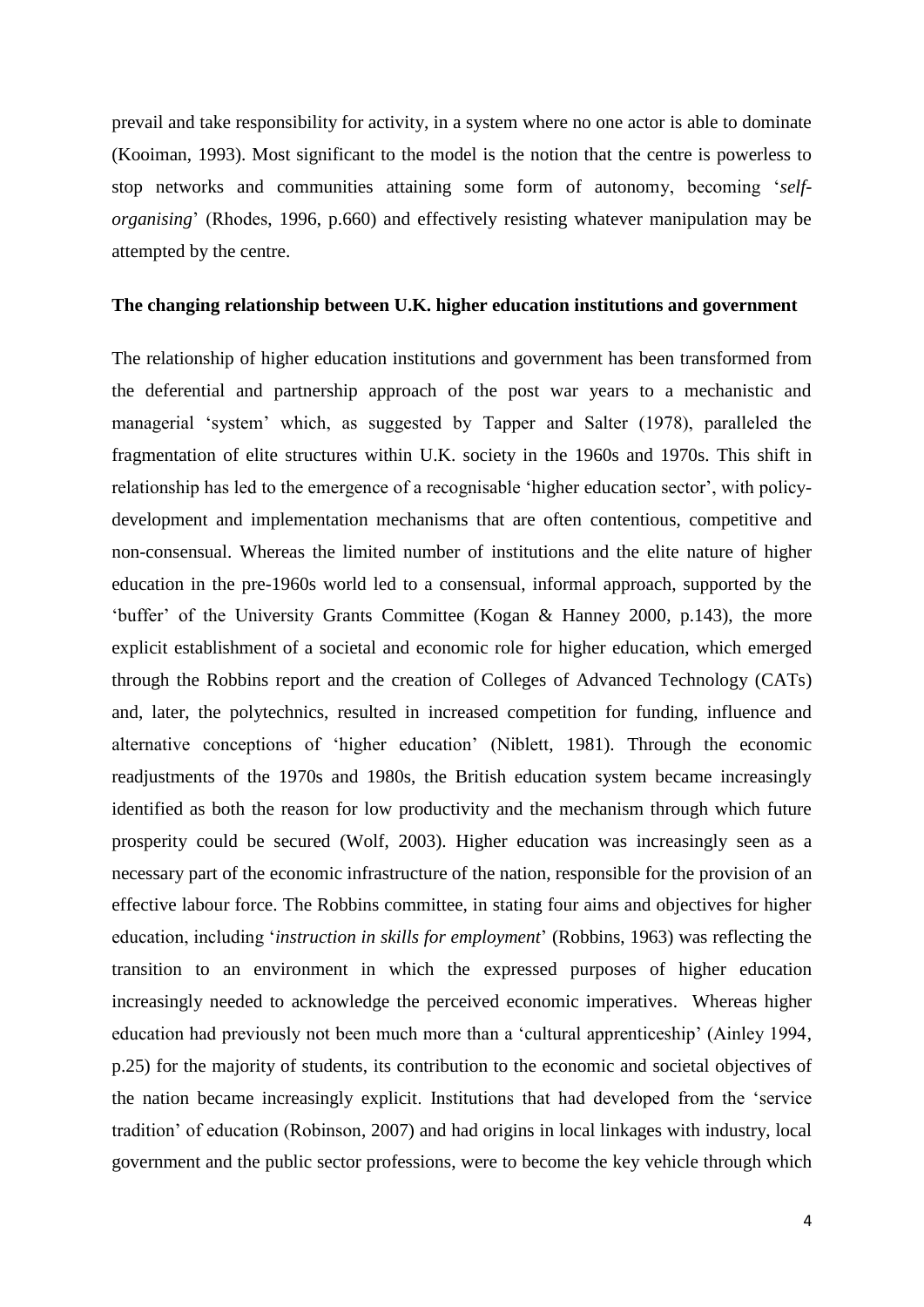this role, and student numbers, would expand (Robbins, 1963). Pratt (1997, p.26-9) documents this through the rise of student numbers in the 1980s and early 1990s, which occurred predominantly in the polytechnics. Some institutions doubled in size over a ten year period, offering courses that would primarily sit within vocational or service traditions, including engineering and technology, management and business studies.

# **Institutional perspectives towards government and the legacy of the public sector ethos**

The 'public sector' institutions had a perspective on relations with government that reflected their origins. They had become part of, or had developed from, local administrative structures, with processes and management that did not envisage a role akin to a traditional university. The notion of a 'consensual' partnership, to which the established universities were accustomed and through which policy would be made, was a somewhat alien concept, as these institutions initially had neither the influence nor capacity to participate in such a policy-making process (Kogan & Hanney, 2000). Until removal from local authority control with the Education Reform Act of 1988, and incorporation with the Further and Higher Education Act of 1992, each polytechnic could, theoretically, lose its status, or be significantly undermined, as a result of its relationship with local government (Pratt, 1997, p.276-7. Aspirations for status, however, grew, as is documented by Kogan and Hanney (2000, p.133-7), with the polytechnics developing a national network, in the shape of the Committee of Directors of Polytechnics (CDP), and an increasingly influential presence within the national policy arena in the 1980s. These aspirations focused on removal from local authority control, and increasingly, of a funding relationship with national government that replicated that of the universities (Kogan & Hanney, 2000, p.155). Despite the continuation, since the ending of the binary divide, of processes of 'academic drift' in the post-92 institutions (Burgess & Pratt, 1970; Pratt, 1997; Sanders, 2002), there is a persistent 'public sector' approach in some institutional strategies and missions, even though many have now diversified their range of activities to conform more to dominant 'university' models (Tysome, 2007).

# **Plan and provide or entrepreneurialism**

Suggestions that participation in the policy outlined in *Higher Education at Work* may be more appropriate for those institutions with a heritage in the 'service tradition' could suit elitists, who view the provision of skills for the labour force as the raison d'etre of the former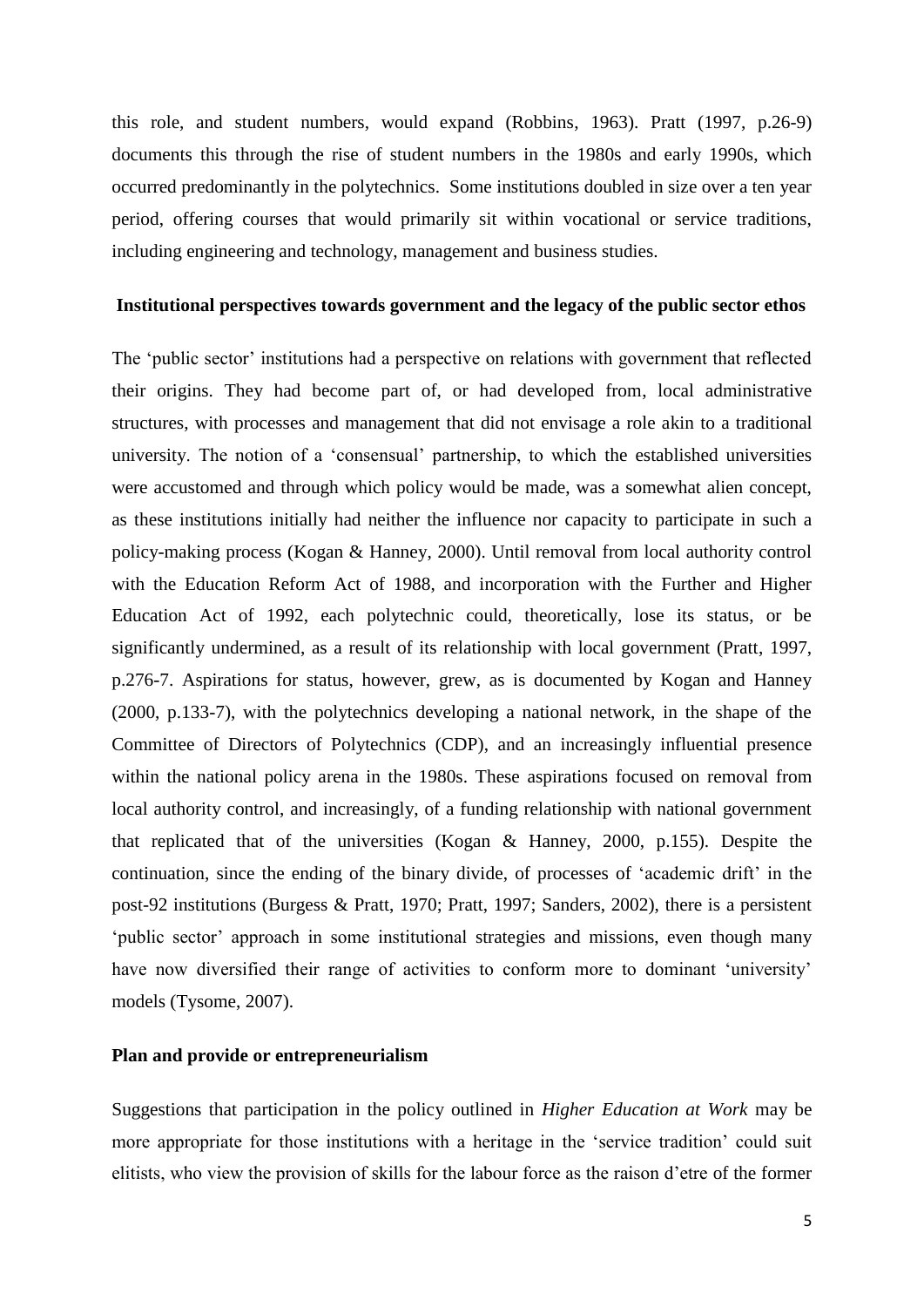polytechnics (Higgins & Forster, 2010). This '*plan and provide'* (IUSS, 2008b) role for the post-92 sector, as discussed by Mr Gordon Marsden MP in question 308 of the 'After Leitch' Innovation Universities Science and Skills (IUSS) Select Committee inquiry, suggests that educational institutions have some obligation to engage with the overarching objectives of government, including those that involve national skills policy. The commitments made in *Higher Education at Work* in respect of the workforce development programme seem to indicate that some co-ordination between the wider skills system and higher education institutions is desirable, as the government pledges to ensure there is an '*effective brokerage service for higher level skills'* (DIUS, 2008, p.7) and wishes to see institutions working with RDAs and SSCs, playing a '*key role in solving local and regional problems*' (DIUS, 2008, p.7).

The 'plan and provide' mentality contrasts with the entrepreneurialism in evidence at some post-92 institutions (i.e University of Hertfordshire, 2007). In addition, the range of initiatives incorporated within the workforce development projects funded by HEFCE indicates that the use of capacity building funding to bolster the flexibility of the institutional response to employers was widespread (Kewin et al., 2011), often to develop 'front desk' capacity or to enhance the 'structural capital' of institutional processes (Garnett, Workman, Beadsmoore &Bezencenet 2008). The consequences of these initiatives may possibly include greater work with local employers, although this is not guaranteed as institutional strengths may not necessarily align with local, regional or sectoral priorities. HEFCE may no longer be able to focus on '*encouraging the troops'* (IUSS, 2008c), as Gordon Marsden MP suggests in q461 of the 'After Leitch' inquiry, as the response of the post-92 sector may be insufficient to meet these objectives. The relationship with government and with a centrally-driven strategic approach to providing for the labour market may have become increasingly obsolete as institutional ties to local and sub-regional governance structures and major employers have become less essential for institutional survival.

# **Governance and higher skills – 'pig's ear' in the 'dog's breakfast'?**

The policy environment of higher education is quite different from the policy environment in which skills policy in the United Kingdom operates, which is perhaps more obviously a system of considerable central government activity, with mechanisms that can be described as a 'steering' form of 'governance' similar to those applied across the public sector (Kikert, 1997). The skills sector is notorious for its organisational complexity , the multiple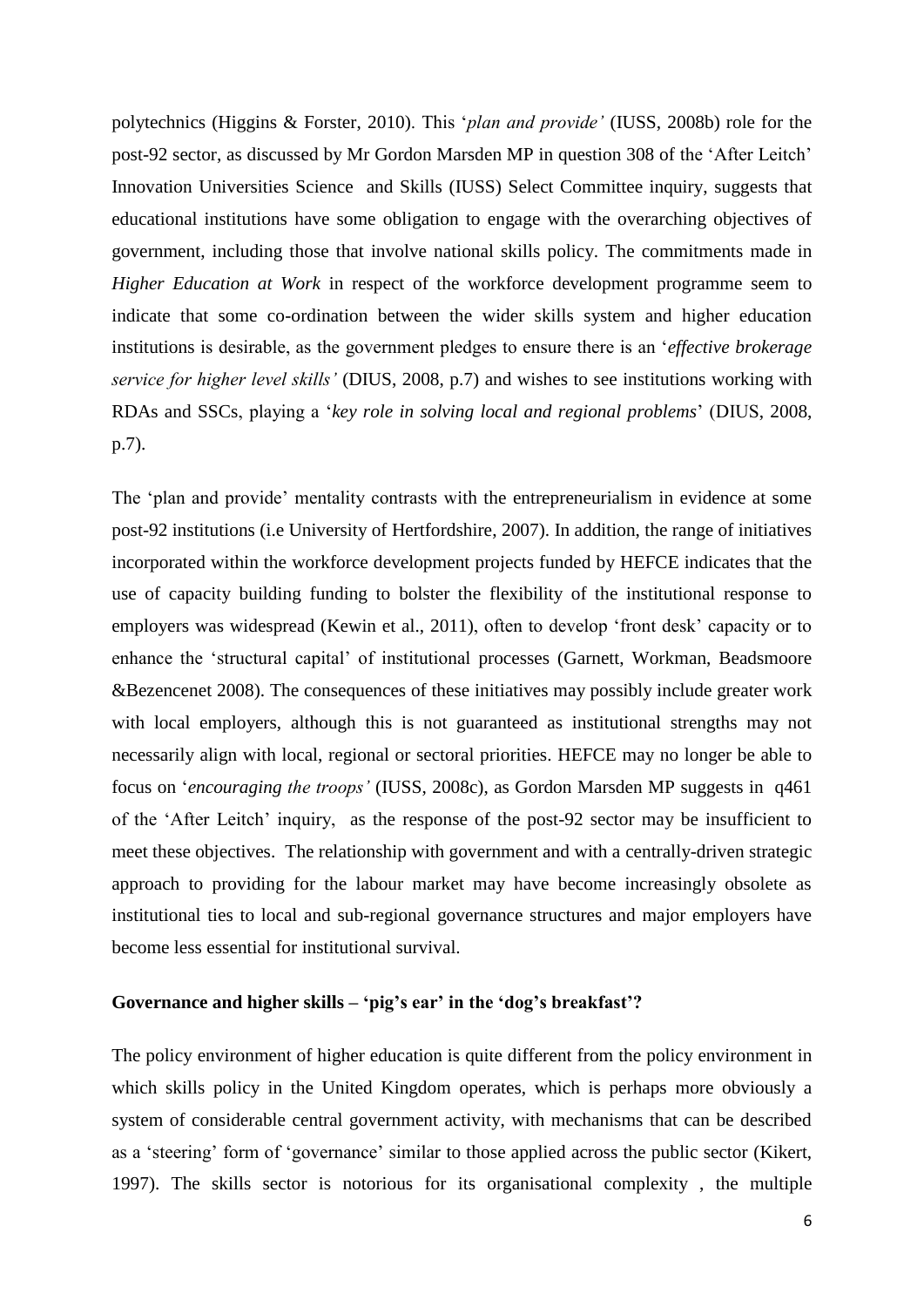relationships which it encompasses across the private, public and voluntary sector, and for existing in an atmosphere of continual change and uncertainty (Hodgson, Spours & Steer, 2008). The 2009 report into the implementation of the Leitch review, carried out by the Innovation, Universities, Science and Skills Select Committee, stressed how witnesses providing oral evidence had described:

'*how training and skills provision looks to those who come into contact with it: "a pig's ear or a dog's breakfast", "a very complex duplicating mess", "almost incomprehensible", "astonishing complexity and perpetual change*."' (IUSS, 2009, p. 5).

Attempts to map the network of organisations involved with skills invariably fail to do justice to the task, as relationships are often multi-faceted or indefinable, and accountabilities and responsibilities only partially clear, perhaps even to those in central government. The picture is made considerably more problematic by the existence of interested parties at national, regional, sub-regional and local level, all of which enjoy different relationships with parent, or partner, government departments, and many of which have different perspectives on both current and future performance. Some of these bodies, for example local authorities and bodies associated with or appointed by them, can be seen to have some semblance of local democratic accountability, even though their role is often prescribed by national government. Other bodies, for example the now defunct Regional Development Agencies and the Learning and Skills Council, became increasingly responsible for delivering national schemes at a local or regional level during the New Labour era ( Croden & Simmonds, 2008; Hodgson et al., 2008). The tendency towards national control and restriction of local or sub-regional discretion intensified with the publication of Leitch (HM Treasury, 2006) and the implementation document, *World Class Skills* (DIUS, 2007). This was exemplified by the creation of the United Kingdom Commission for Employment and Skills (UKCES), which aimed to *'depoliticise' the skills agenda by securing a broad political and stakeholder consensus for the UK's world-class ambitions for 2020 and beyond*' (HM Treasury, 2006, p.23), steering the 'skills system' towards the Leitch targets.The variety of organisations, local and regional boards, plans and strategies relating to skills could be seen to have created an exceptionally confused example of governance, with multiple accountabilities and funding streams, and potential duplications of effort. Higher education institutions, entering this policy environment, may feel somewhat mystified by the array of initiatives and organisations, perceiving few opportunities for worthwhile engagement.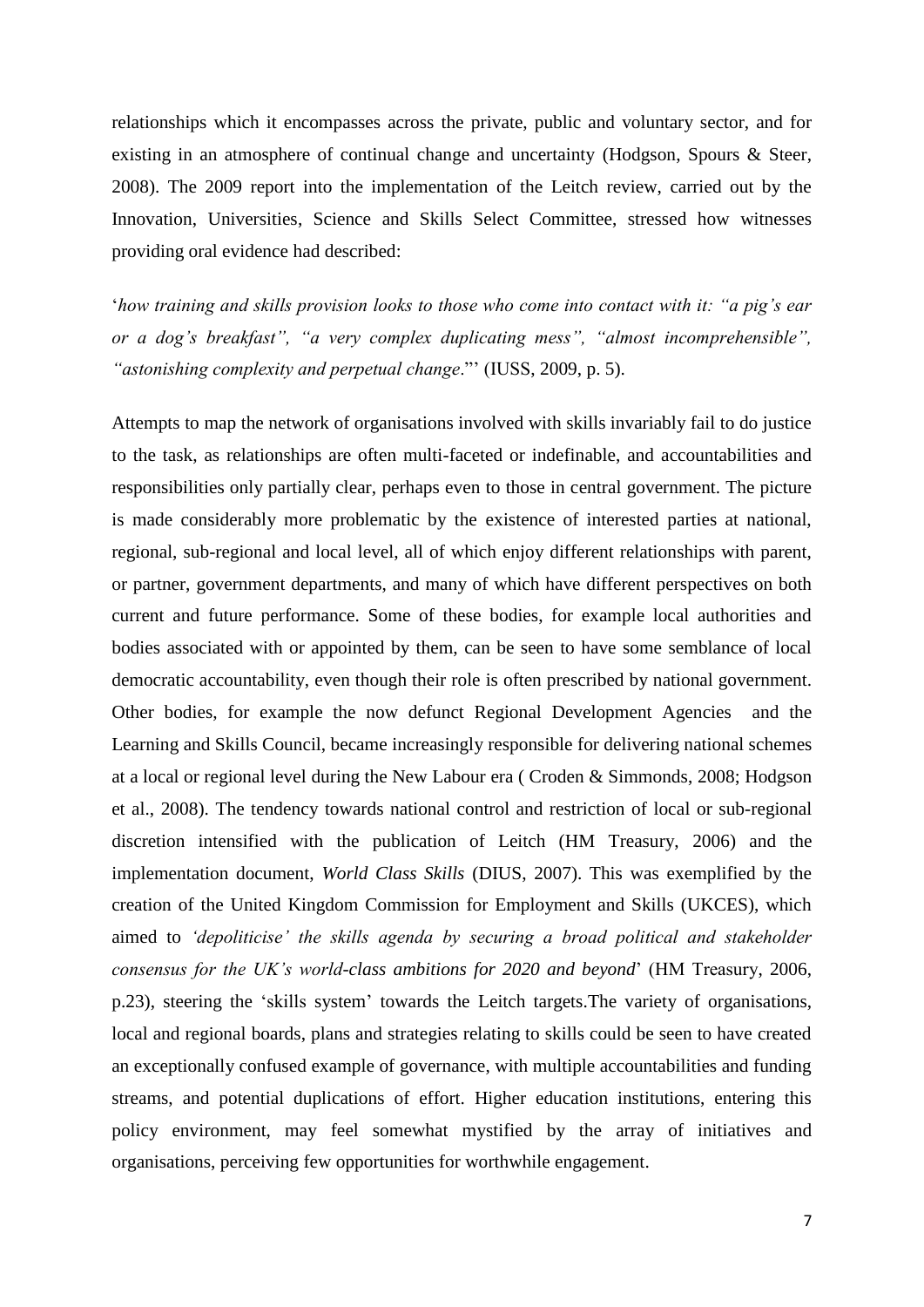#### **Excluding institutions and 'providers' from governance**

A key tension within the implementation of skills policy lies in unresolved questions relating to the relationship between education and the workplace (Lauder, Brown, Dillabough & Halsey, 2006), and the extent to which individual and employer demand should be balanced with discretion over the 'supply' of knowledge content by the training provider or educational institution, and ultimately the teacher or lecturer. The approach over the New Labour period, in common with all governments since the 1980s, was to increasingly prioritise preparation for work to the exclusion of notions of general education for life (Keep, 2006, 2008). This resulted in reductions in institutional discretion over provision in the further education sector, with greater prescription from the Learning and Skills Council, 'contestability' to encourage employers to exercise greater choice over provision, and input from local and regional governance structures (Hodgson et al., 2008). 'Employer-led' governance mechanisms were used, with employers or public sector agencies dominating on the Employment and Skills Boards, at a local or sub-regional level, or the Regional Skills Partnerships at regional levels (Croden & Simmonds, 2008). Leitch tended to ignore the complexities of 'supply', preferring to focus on ensuring that the perceived demand from employers for skills was satisfied:

'*Lord Leitch suggested that there was a 'triangle' of skills provision, with employers, individuals and the Government all playing a role. He did not address in detail the role of training providers, whether in HE, FE or privately funded*.' (IUSS, 2009, p.5)

'Training providers' and the institutions increasingly characterised within this category, the further education colleges, and their staff, were largely excluded from key decision making structures. This reduced genuine opportunities for the development of the co-operation and trust within the skills system that is often identified as vital for productivity improvements (Keep, 2006,2008). Commentators on public administration within the skills policy area have identified the lack of trust and discretion as a significant obstacle to successful skill formation, and focused on the importance of '*institutionally embedded trust relations, especially in terms of the coordination of agencies, departments and institutions involved in skill formation'* (Brown, 1999, p.238) as a means of embedding sustainable formation of skills, consequent productivity improvements and wealth creation. This would seem to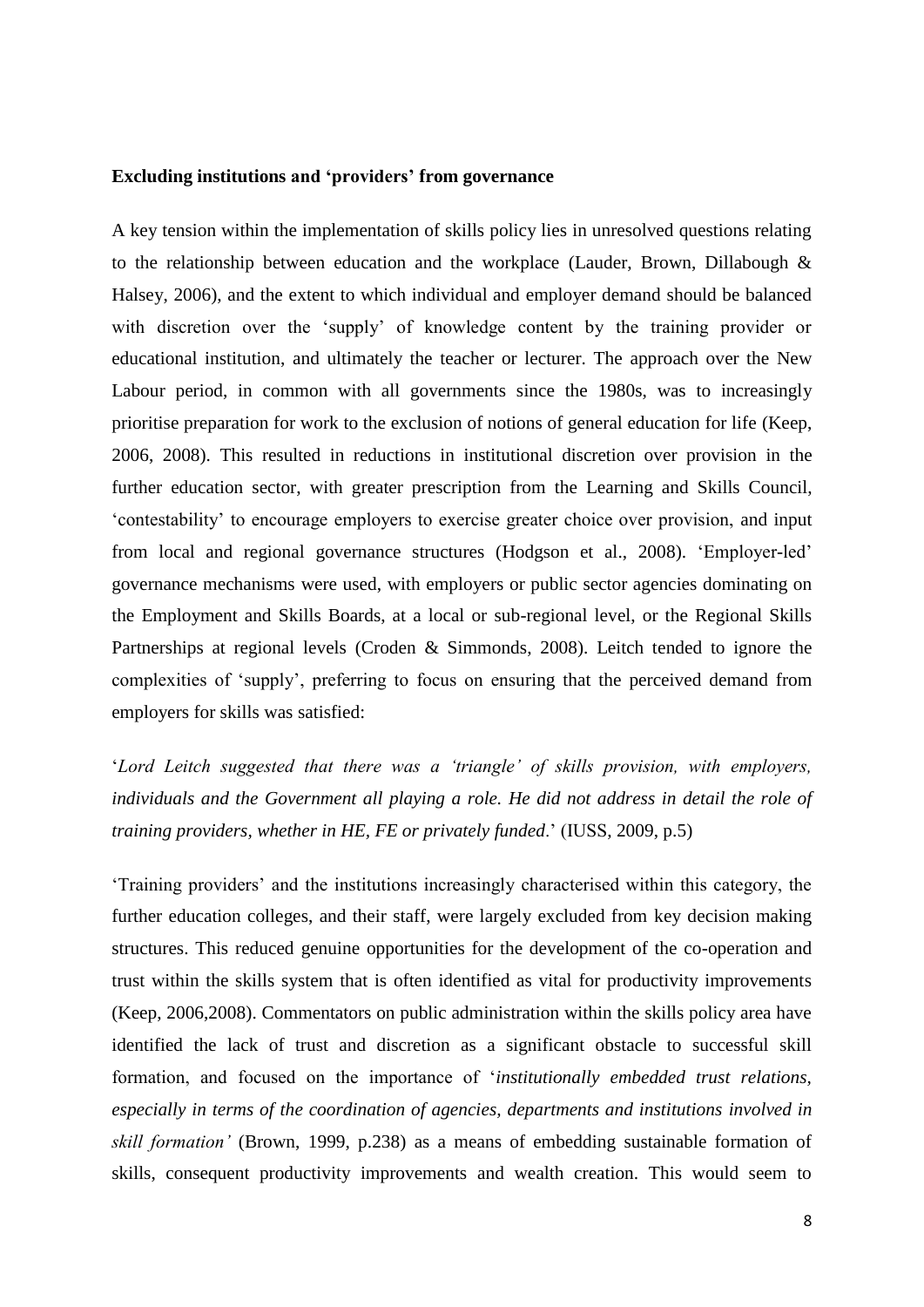contrast with the centralisation and prescription inherent in the government response to Leitch (DIUS, 2007), although one might suggest that the '*deliberately experimental*' (DIUS, 2008, p.31) approach of *Higher Education at Work* might invite opportunities for trust to develop within networks of organisations.

The Leitch approach to the implementation of skills policy relied primarily on a 'planning and control' model of implementation, building on top-down archetypes (Hill & Hupe, 2002; Sabatier, 2005), meaning that a failure to achieve goals set out in implementation plans is often conceived of as a failure of process rather than a failure of policy. If attention is focused on the sites at which implementation is taking place, the neglect of involvement of teaching and training staff could be seen as potentially leading to implementation 'deficit' (Hill 2005, p.177-8; Hill & Hupe, 2002), although deficits and unintended consequences can be perceived as an inevitability in all complex implementation contexts (Lipsky 1980; Majone & Wildawsky, 1979). It is clear from many union pronouncements of the time (UCU, 2007), or the contribution of delegates at a conference organised by the National Institute of Adult Continuing Education (NIACE) (Lee, 2007), that teaching staff and those concerned with individuals within education and training were in far from full agreement with the analysis of Leitch.

#### **How engaged were higher education institutions with the governance infrastructure?**

The extent to which higher education institutions engaged with the skills infrastructure in developing and implementing their workforce development projects appears to be limited. Certain institutions, as a consequence of their 'public sector' culture or strategic intent, may have felt they were interested, or duty bound, to undertake this form of engagement. However, other institutions may have questioned whether such engagement was necessary or helpful for the strengthening of their workforce development activities. Of the over thirty projects funded between 2006 and 2008 by HEFCE under the workforce development initiative, only 6 clearly describe their projects as involving engagement or brokerage arrangements that involve skills governance organisations, including Regional Development Agencies and Sector Skills Councils (HEFCE, 2009). The most complex of these projects involved '*Cogent Sector Skills Council and the Higher Education Academy Physical Sciences Centre in partnership with the University of Hull and a consortium of five lead higher education institutions'* and an initiative led by Skillset through Bournemouth University to bring together '*major employers and leading media departments at 15 English higher*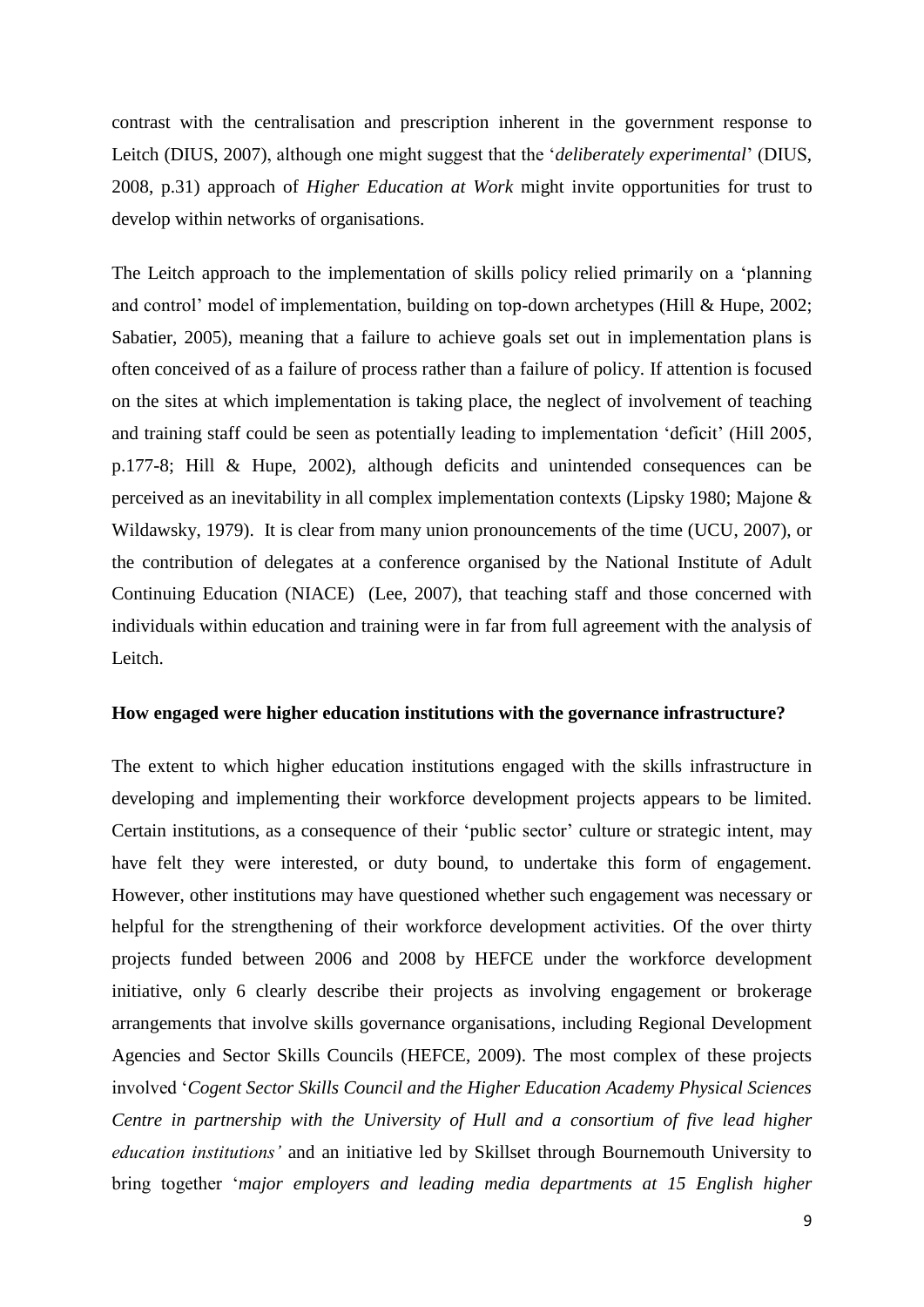*education institutions (HEIs) to form a group of 'Media Academies''* (HEFCE, 2009). The Sector Skills Councils stand out as being the most engaged in the 6 projects listed, with much of the remainder of the skills infrastructure largely absent. This may reflect the distinctive context of higher skills and the capacity of individual higher education institutions to engage individually on their own terms with the agenda, thus bypassing the governance mechanisms that envelop both the further education and the private training provider sectors. Moreover, the involvement of the Sector Skills Councils cannot be regarded as evidence of sustainable institutional engagement with wider skills system, particularly as many of the Sector Skills Councils have themselves been highly critical of the existing skills policy governance structures (Alliance of Sector Skills Councils, 2008; Construction Skills; Energy and Utility Skills, 2008; Semta 2008).

### **Attitudes towards the Regional Development Agencies**

Some projects (i.e. those funded at the universities of Coventry and Bedfordshire) stated that decisions about the development of provision have been informed by the priority sectors identified by local regional development agencies (HEFCE, 2009). In these cases the regional policy decisions may have informed decision-making at the institutional level, although this does not imply involvement with the governance structures. There is some involvement with wider local regeneration initiatives, in attempts to co-ordinate higher education provision with economic development plans developed by the local regional development agencies and local authorities, for example at Staffordshire University (HEFCE, 2009). The limited involvement with, and scepticism towards, the regional governance structures echoes assertions made in written evidence to the IUSS select committee that the Regional Development Agencies did not have a perceptible role to play in meeting the objectives of policy. This is also supported by Professors Wolf and Unwin in their oral evidence to the IUSS After Leitch Inquiry (IUSS, 2008a).

The relevant written submissions to the Select Committee inquiry have reservations about the role and efficacy of Regional Development Agencies in respect of the skills system, with some criticising the extent of their involvement. For example the University of Central Lancashire states that Regional Development Agencies ' *should not be involved in detailed skills planning'* (University of Central Lancashire, 2008, p. 140) and Million+ stress that the experience of HE institutions in their mission grouping is '*one of variable RDA performance'*  (Million+, 2008, p.187). The Association of Colleges points to how the Regional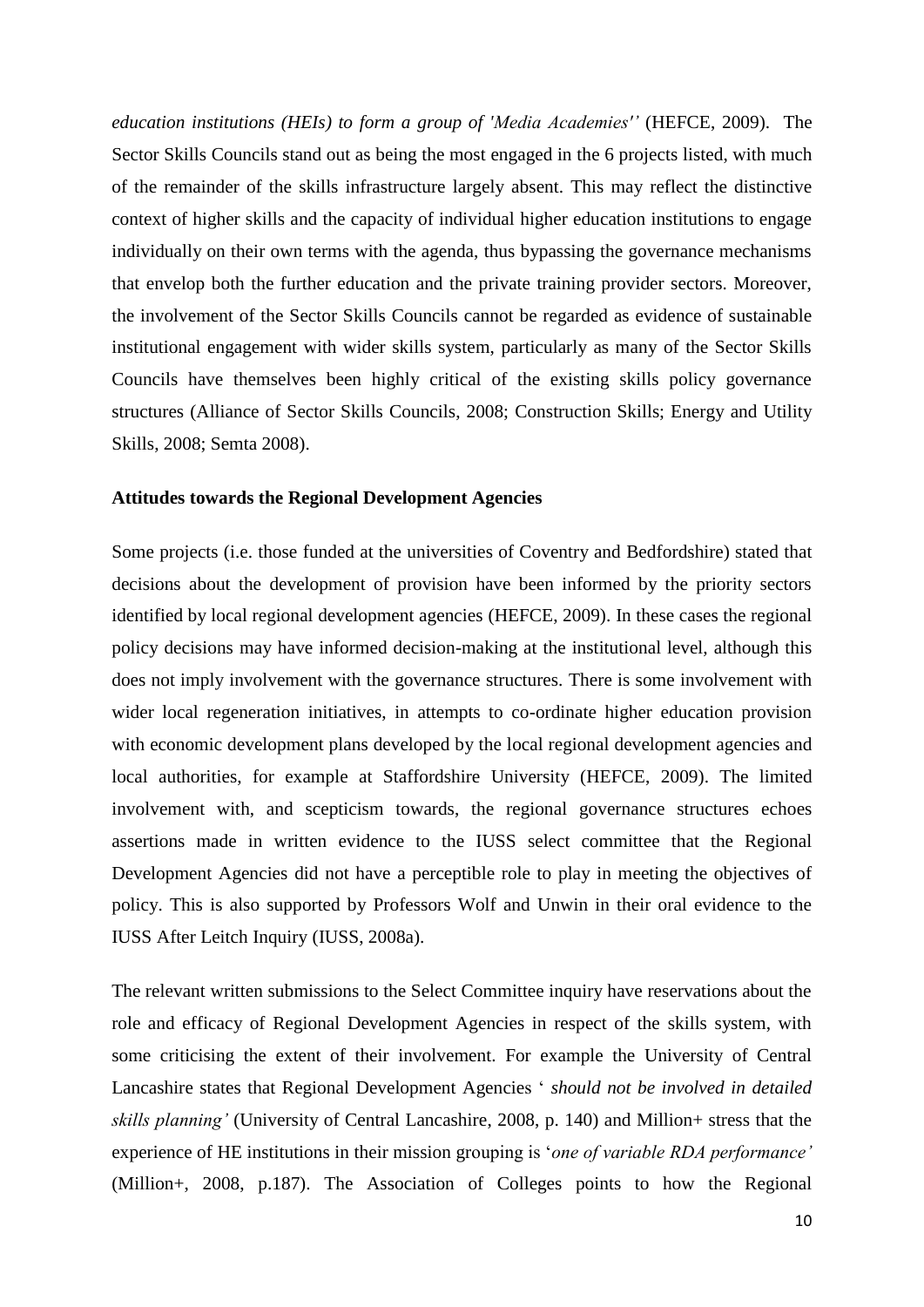Development Agency process of '*drawing up strategies and plans results in bureaucratic competition and conflicting messages to those on the frontline'* (Association of Colleges, 2008, p.251). These criticisms are not just from educational institutions, however, as Semta, the Sector Skills Council for the advanced manufacturing and engineering sectors, stress that '*RDAs are not giving the Sector Skills Agreement the appropriate authority to inform strategy, direction and funding*.' (Semta, 2008, p.159) and the Engineering Employers Federation underline that '*the complexity of the skills infrastructure is most acute at the regional and sub-regional level*' (EEF, 2008, p.55).

# **Limited enthusiasm for skills brokerage**

The interest in developing a 'higher skills' brokerage service, as outlined in *Higher Education at Work* (DIUS, 2008, p.7) does not seem to have materialised. Instead brokerage appears to be predominantly have been enhanced at individual higher education institutions (Kewin, Nixon, Diamond, Haywood, Connor & Michael 2011). An interview with a project manager at an HEI indicated that the institution had '*built a good working relationship'* with the key government 'skills broker', Business Link, and *'adopted that principle of integrating as much as possible with existing mechanisms and partnerships',* recognising that '*they have much more capacity in terms of being out there with business'* (Interviewee 2, 2009). However, this was not necessarily seen as an easier route for employers to access what the institution could offer, particularly as there was a sense that the institution still needed to be proactive to ensure that '*brokers have a much better understanding of the breadth of what HE can offer'* (Interviewee 2, 2009). The process appeared to focus primarily on building links with the Business Link service, rather than transferring responsibility for 'brokerage' or employer engagement.

# **Attitudes towards the Sector Skills Councils**

Higher education institutions were wary of Leitch's recommendation that Sector Skills Councils should play a greater role in ascribing value or validity to qualifications. This may have been exacerbated by the sense that the Sector Skills Councils had demonstrated an eagerness for involvement in some form of 'kitemarking' or evaluation of higher education provision. This can be seen in assertions that '*the employer perspective needs to be strengthened in terms of HE quality assurance arrangements'* (Alliance of Sector Skills Councils (2008, p.289), and '*the supply side needs to more responsive'* (Skillset, 2008, p.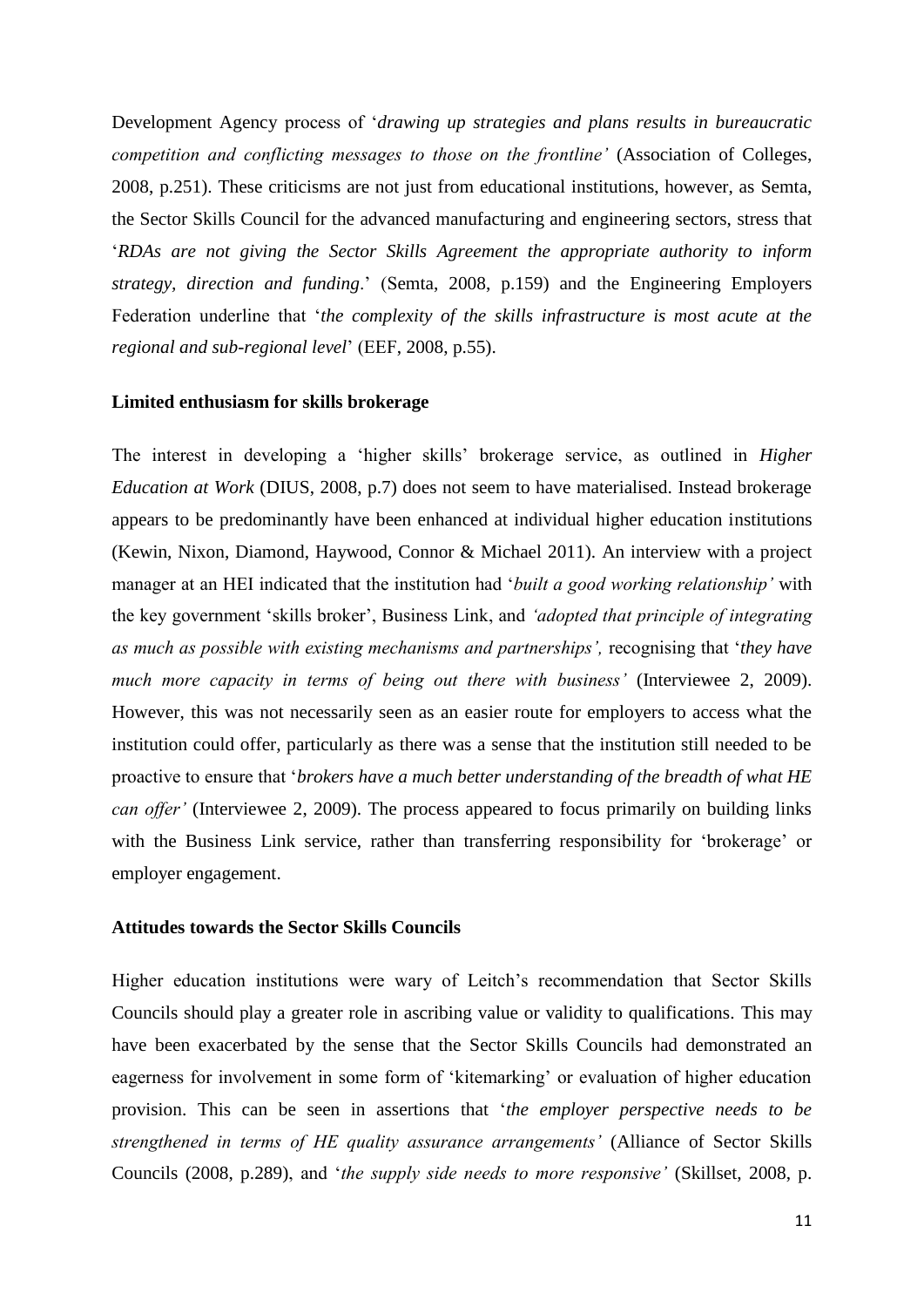242). Energy and Utility Skills, in their submission to the Select Committee inquiry talk of having '*a greater say in endorsing provision for our sector*' and suggest that '*funding models for HEIs could be reconfigured to provide the incentives'* for change (Energy and Utility Skills, 2008, p.89). This potential development was robustly criticised by Million+, the think tank representing many of the post-92 universities, who were '*concerned that public funding may also be tied or even limited to SSC qualifications*', suggesting that '*SSCs agreeing baskets of units proposed by employers will risk the robustness of the qualifications'* and could '*see no merit in an ever more complex range of educational qualifications agreed by SSCs and others'* (Million+, 2008, p.191), seeking to maintain institutional control over notions of quality in higher education. This was supported by a partnership between a post-92 university and an further education college, who stated that '*In our view, their (the Sector Skills Councils') role should not be to fund, validate or commission, but rather to inform skills requirements and planning'* **(**University of Hertfordshire and Oaklands College, 2008, p.128).

The select committee inquiry demonstrated some scepticism towards the capacity of Sector Skills Councils to work in partnership with higher education institutions and to represent employers effectively. However, generalising about Sector Skills Council performance is likely to be unwise, due to their diversity, differences in their resourcing and level of recognition amongst employers in their sector (Payne, 2008).

# **Resistance to steering: workforce development on their own terms**

The evidence discussed above suggests that the objectives set out by government in *Higher Education at Work* did not result in substantial increased engagement between higher education institutions and organisations within the 'skills system' to solve local skills deficits. Although some examples of partnership between institutions and Sector Skills Councils exist (i.e. Cogent + Skillset), these projects were awarded only  $\text{\pounds}4.3m$  of the  $\text{\pounds}103m$  funding available via HEFCE allocated via the workforce development programme (Kewin et al., 2011). The majority of funding went to institutions keen to develop their own employerfacing infrastructure in line with their wider strategic objectives (Kewin et al., 2011), which did not necessarily involve any longer term partnership development with regional or sectoral bodies. On the other hand, institutions may see involvement in local networks as an important aspect of a commitment to the local economy and local employers, and this may be a more effective route to improving dialogue around learning and skills, rather than more formal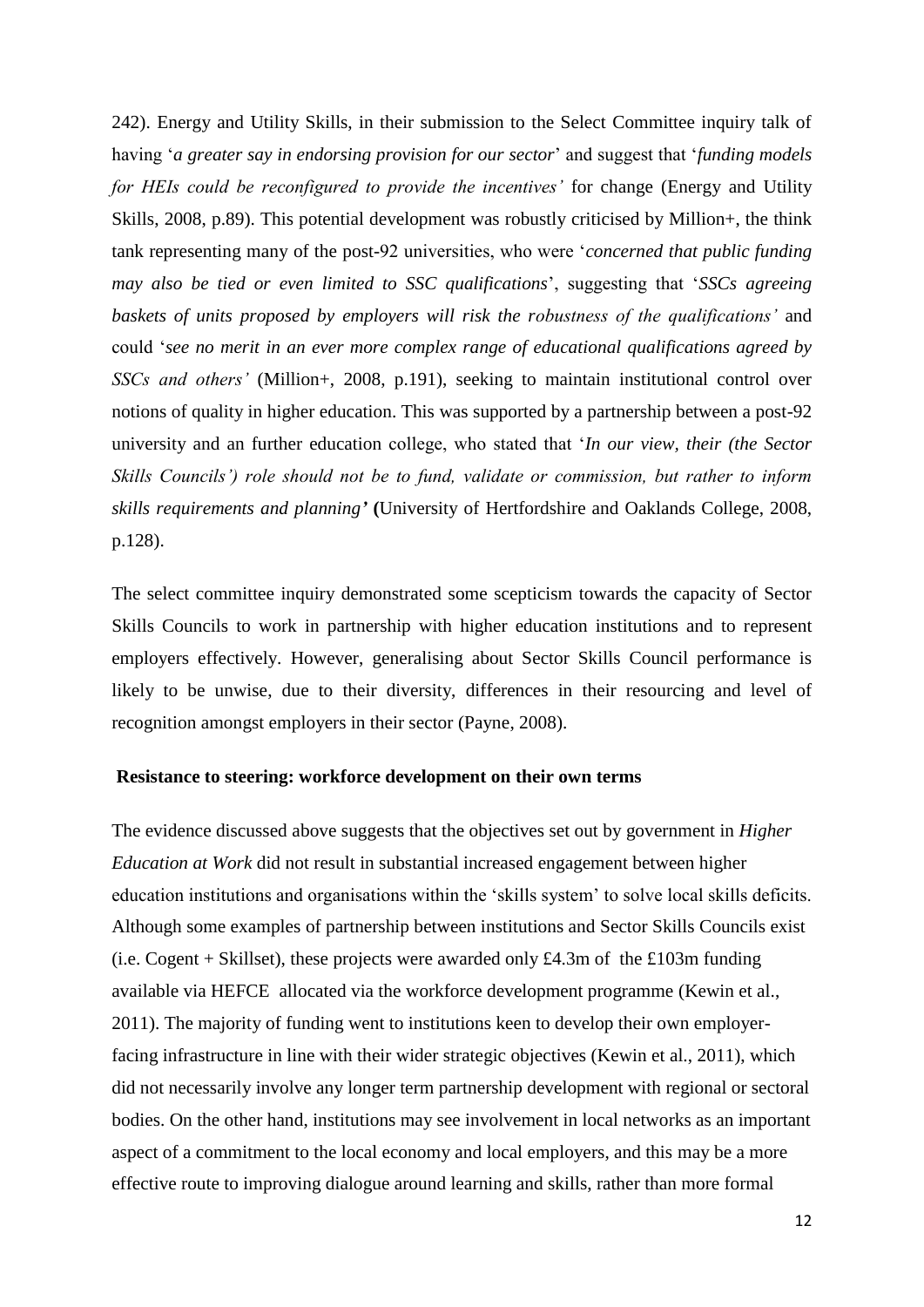brokerage mechanisms or partnership agreements. It may also be seen as the most effective means of furthering institutional strategic advantage, for example a workforce development project manager emphasised the importance of '*having a greater presence in the local networks…., so we can generally raise the profile of what the university can offer'*  (Interviewee 1, 2009), perhaps also offering opportunities for institutions to '*mould their environments*' (Rhodes, 1996, p. 659) at a local level.

Where co-operation or joint working came about through workforce development projects this appears to be on terms set by the institution, rather than necessarily to meet wider skills objectives as set out by *World Class Skills* or *Higher Education at Work*. This may reflect underlying institutional scepticism towards engagement with public sector infrastructures, borne of experiences of the involvement of local authorities before 1988, in addition to a sense that the skills infrastructure itself has questionable authority in its claims to identify sustainable employer demand for higher level skills. Self-organisation, such as it exists in the sphere of higher education, could be seen to take place through the mission groups and representative bodies, for example via the pronouncements of Million+, the think tank representing many of the former public sector institutions, and those of Universities U.K.

Contemporary expression of policy implementation may be viewed as attempts at 'steering at a distance' (Kikert, 1997), with plans and programmes often delivered through webs of horizontal inter-organisational relationships that may serve to obscure, or dilute, power within a governmental system (Frederickson, 2005; Rhodes 1996). In the case of the workforce development programme the U.K. government made an attempt at steering the former public sector institutions towards supporting the achievement of the objectives originally set out in the Leitch Review. The commitment to '*test and invest'* in ways that were '*deliberately experimental*' (DIUS, 2008, p. 31) demonstrates the continued weakness of government in relation to institutions that were previously seen as part of the wider 'public sector'. Of course, this does not mean that the U.K. government itself is impotent as regards policy implementation in higher education. Whereas 'governance' approaches to change may have limited effect, the experiences of 1981 (Taylor, 2005) and the current period of policy change suggest that more radical approaches are never far from the agenda.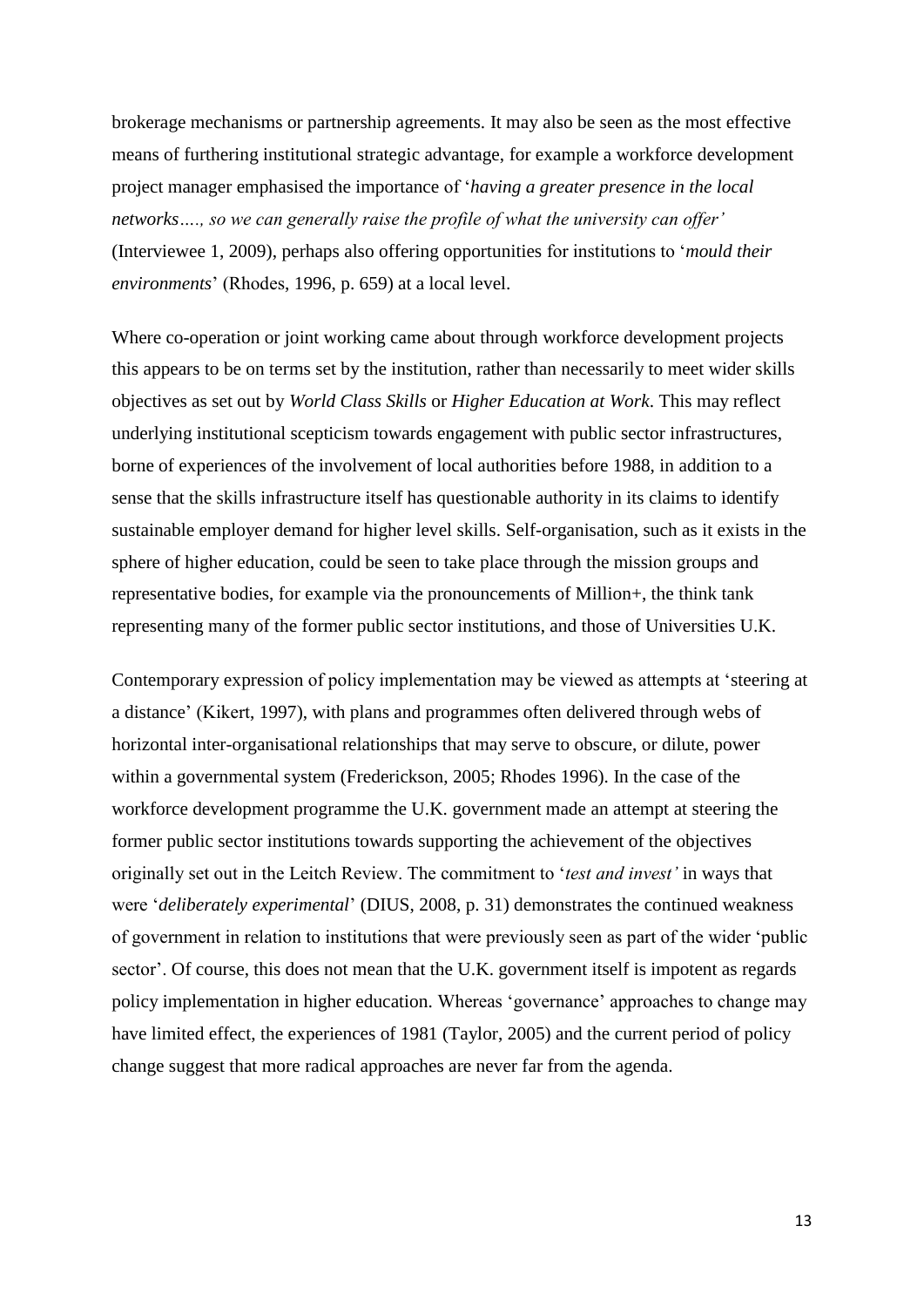# **References**

Ainley, P. (1994). *Degrees of Difference: Higher Education in the 1990s*. London: Lawrence and Wishart.

Alliance of Sector Skills Councils (2008). *Memorandum 51: Submission from the Alliance of Sector Skills Councils (Memoranda of written evidence for the IUSS Select Committee Inquiry: After Leitch – Implementing Skills and Training Policies)*. London: House of Commons.

Association of Colleges (2008*). Memorandum 45: Submission from the Association of Colleges (Memoranda of written evidence for the IUSS Select Committee Inquiry: After Leitch – Implementing Skills and Training Policies)*. London: House of Commons

Burgess, T. & Pratt, J. (1970). *Policy and Practice: The Colleges of Advanced Technology*. London: Allen Lane.

Brown, P. (1999). Globalisation and the Political Economy of High Skills. *Journal of Education and Work. 12* (3), 233-251.

Croden, N. &Simmonds, L. (2008). *Employment and Skills Boards: Current and Potential Role*. Leicester: CFE.

Construction Skills (2008). *Memorandum 48: Submission from Construction Skills (Memoranda of written evidence for the IUSS Select Committee Inquiry: After Leitch – Implementing Skills and Training Policies)*. London: House of Commons.

Department for Innovation Universities and Skills (DIUS) (2007). *World Class Skills: Implementing the Leitch Review of Skills in England*. London: HMSO.

Department for Innovation Universities and Skills (DIUS) (2008). *Higher Education at Work: Higher Skills, Higher Value*. London: HMSO.

Energy and Utility Skills (2008). *Memorandum 15: Submission from Energy & Utility Skills (Memoranda of written evidence for the IUSS Select Committee Inquiry: After Leitch – Implementing Skills and Training Policies)*. London: House of Commons.

Engineering Employers Federation (EEF) (2008). *Memorandum 7: Submission from the EEF (Memoranda of written evidence for the IUSS Select Committee Inquiry: After Leitch – Implementing Skills and Training Policies)*. London: House of Commons.

Frederickson, H G., (2005). Whatever Happened to Public Administration? Governance, Governance Everywhere. In Ferlie, E., Lynn, L. and Pollitt, C. (Eds.). *The Oxford Handbook of Public Management* (pp. 282-304). Oxford: Oxford University Press.

Garnett, J. Workman, B., Beadsmoore, A. & Bezencenet, S. (2008). Developing the structural capital of higher education institutions to support work based learning**.** In Tallantyre, F. (Ed.). *Work-based learning: workforce development: connections, frameworks and processes* (pp.18-30). York: Higher Education Academy.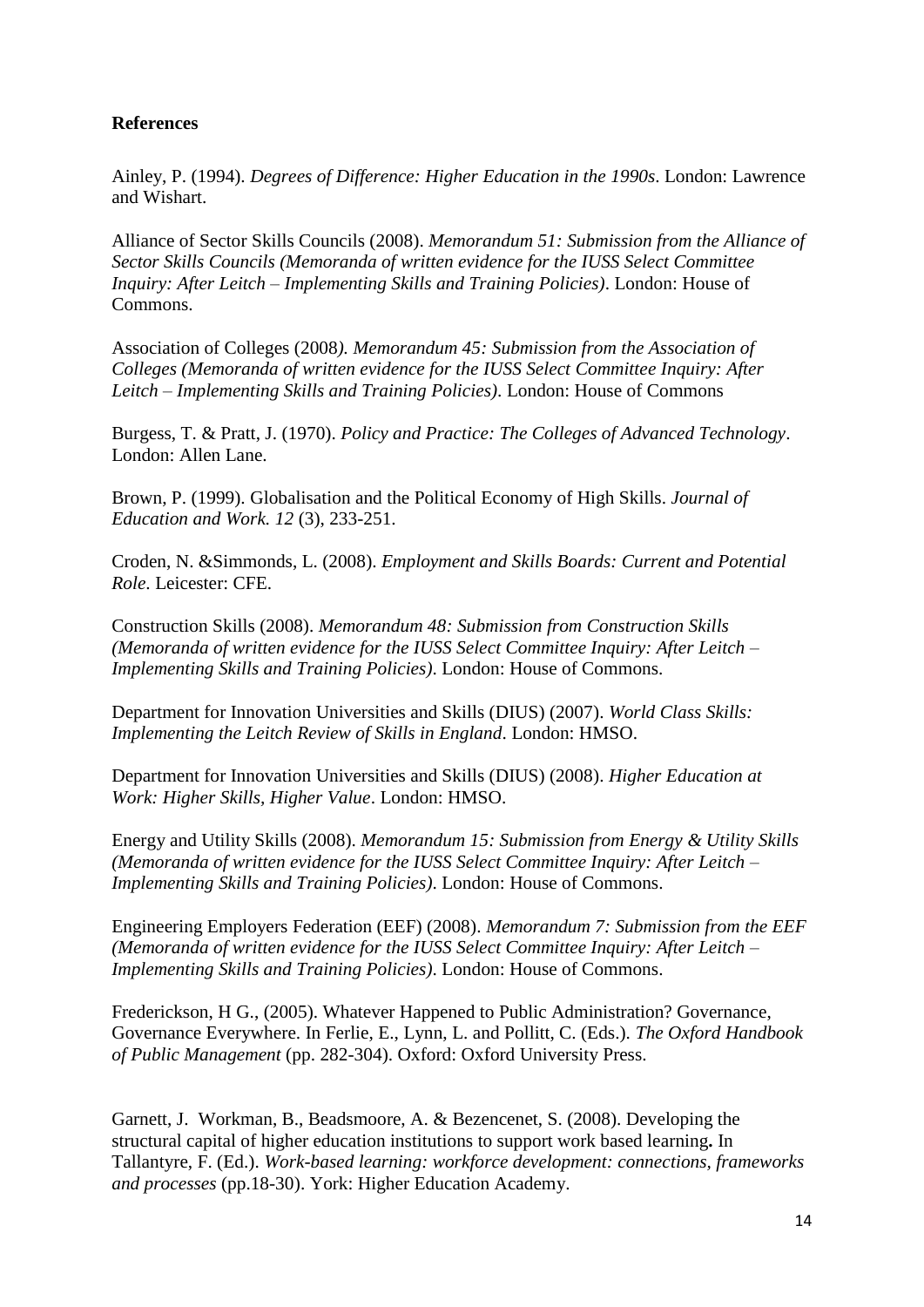Higher Education Funding Council for England (HEFCE) (2009). Employer engagement funded projects. Bristol: HEFCE. Retrieved from http://www.hefce.ac.uk/econsoc/employer/projects/

Higgins, C. & Forster, A. (2010, January 19th). Opinion: The one-size-fits-all approach doesn't work for Higher Education. *Times Higher Education,* 19th January 2010, Retrieved from http://www.timeshighereducation.co.uk/story.asp?storycode=410073

Hill M. (2005). *The Public Policy Process* (4th ed.). Harlow: Pearson.

Hill, M. & Hupe, P. (2002). *Implementing Public Policy.* London: Sage.

HM Treasury (2006). *Prosperity for all in the global economy – world class skills*. London: HM Treasury.

Hodgson, A., Spours, K. & Steer, R. (2008). All change for the learning and skills sector?. *Journal of Education and Work. 21* (2),115-131.

Innovation Universities Science and Skills (IUSS) Select Committee (2008a*). Oral evidence presented to the IUSS Select Committee Inquiry 'After Leitch: Implementing Skills and Training Policies' on 4<sup>th</sup> June 2008*. London: House of Commons. Retrieved from <http://www.publications.parliament.uk/pa/cm200708/cmselect/cmdius/cmdius.htm#evid>

Innovation Universities Science and Skills (IUSS) Select Committee (2008b). *Oral evidence presented to the IUSS Select Committee Inquiry 'After Leitch: Implementing Skills and Training Policies' on 9th July 2008*. London: House of Commons. Retrieved from <http://www.publications.parliament.uk/pa/cm200708/cmselect/cmdius/cmdius.htm#evid>

Innovation Universities Science and Skills (IUSS) Select Committee (2008c). *Oral evidence presented to the IUSS Select Committee Inquiry 'After Leitch: Implementing Skills and Training Policies' on 8th October 2008*. London: House of Commons. Retrieved from <http://www.publications.parliament.uk/pa/cm200708/cmselect/cmdius/cmdius.htm#evid>

Innovation Universities Science and Skills (IUSS) Select Committee (2009). *Re-skilling for recovery: After Leitch, implementing Skills and Training Policies*. London: House of Commons. Retrieved from <http://www.publications.parliament.uk/pa/cm/cmdius.htm>

Keep, E. (2006). State control of the English education and training system - playing with the biggest train set in the world. *Journal of Vocational Education & Training. 58* (1), 47- 64.

Keep, E. (2008). *Skills and economic and social justice, SKOPE Issues Paper 16*. Cardiff: SKOPE.

Kewin, J., Nixon, I., Diamond, A., Haywood, M., Connor, H. & Michael, A. (2011). *Evaluation of the Higher Education Transforming Workforce Development Programme*: Report to HEFCE by CFE and KSA*.* Bristol: HEFCE.

Kikert, W. (1997). Public Governance in the Netherlands: An Alternative to Anglo-American 'Managerialism'. *Public Administration. 75*, 731-52.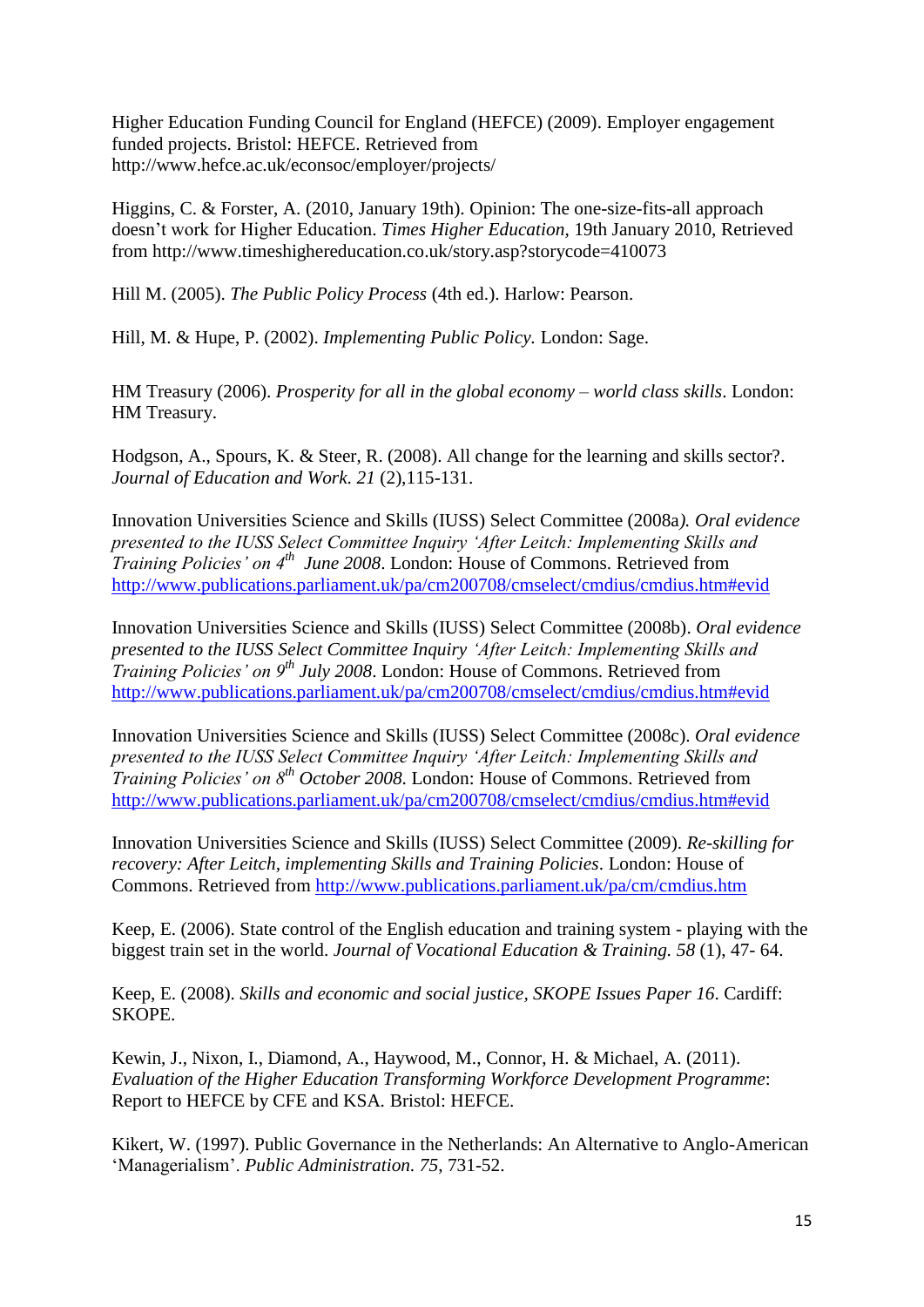Kogan, M & Hanney, S. (2000). *Reforming Higher Education*. London: Jessica Kingsley.

Kooiman, J. (2003). *Governing as governance*. London: Sage.

Lauder,H. Brown, P., Dillabough, J.A & Halsey, A.H. (2006). Introduction: The prospects for Education: Individualization, Globalization, and Social Change. In H.Lauder, P.Brown, J.A.Dillabough and A.H.Halsey (Eds.). *Education, Globalization and Social Change* (pp.1- 70). Oxford: Oxford University Press.

Lee, J. (2007, November 16). Leitch philosophy under attack. *FE Focus*. Retrieved from <http://www.tes.co.uk/article.aspx?storycode=2463297>

Lipsky, M. (1980). *Street Level Bureaucracy: Dilemmas of the Individual in Public Services*. New York: Russell Sage Foundation.

Majone, G. & Wildavsky, A. (1979). Implementation as evolution. In Pressman, J. & Wildavsky, A. (Eds.). *Implementation* (3rd ed.) (pp. 133-177), Berkeley: University of California Press.

Million+ (2008). *Memorandum 36: Submission from Million+ (Memoranda of written evidence for the IUSS Select Committee Inquiry: After Leitch – Implementing Skills and Training Policies)*. London: House of Commons.

Neave, G. (1998). The Evaluative State Reconsidered. *European Journal of Education. 33* (3), 265-284.

Niblett, R.(1981). Robbins revisited. *Studies in Higher Education, 6* (1),1- 12.

Payne, J. (2008). Sector skills councils and employer engagement: delivering the employerled skills agenda in England. *Journal of Education and Work*. *21* (2), 93-113.

Pratt, J. (1997). *The Polytechnic Experiment: 1965-1992.* Buckingham: Open University Press.

Rhoades, G. & Maldonado-Maldonado, A. (2007). Steering from Without and Within: Mechanisms of (Self) Control in Higher Education' in Enders, J. & Vught van, F.A. (Eds.) (2007). *Towards a Cartography of Higher Education Policy Change: A Festschrift in honour of Guy Neave* (pp.149-155). Enschede: Center for Higher Education Policy Studies (CHEPS).

Rhodes, R. (1996) The New Governance: Governing without Government. *Political Studies. 44* (4), 652-67.

Robbins (1963). *The Robbins Report: Report of the Committee appointed by the Prime Minister under the Chairmanship of Lord Robbins*. London: HMSO. Retrieved from <http://www.educationengland.org.uk/documents/robbins/>

Robinson, E.E. (2007). 1966 and all that: a revolution in higher education that is yet incomplete. *Higher Education Review. 39* (3), 45-58.